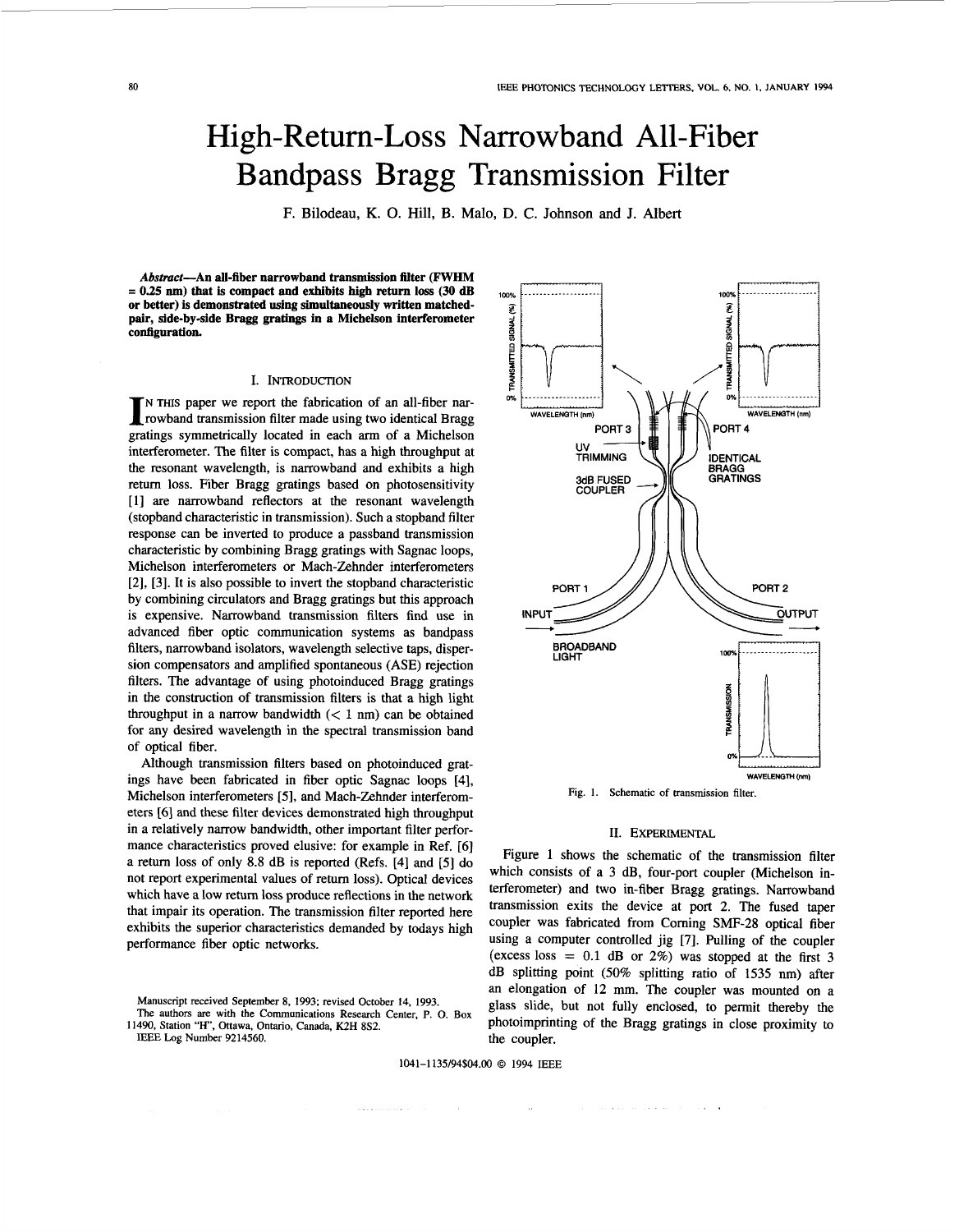The natural photosensitivity of Corning SMF-28 fiber is relatively low (maximum photoinduced index change  $\Delta n \sim 10^{-4}$ ) so the fiber has to be photosensitized in order to produce Bragg gratings exhibiting large reflectivities. We have used two different techniques to photosensitized the fibers. The first one is called "flame brushing" **[8]** and consists of moving a hydrogen fueled flame back and forth for a few minutes along the length of the fiber being photosensitized. This fiber processing is localized, very flexible and can be done before or after the fabrication of the coupler. The second photosensitization technique is "hydrogen loading" at high pressure and room temperature [9]. In this case the photosensitization can also be done before or after fabrication of the coupler but requires several days of treatment. Both techniques give large photoinduced peak-to-peak index changes (about  $10^{-3}$ ) which translate to reflectivities well over 30 dB (99.9%) for 5 mm long Bragg gratings in SMF-28 fiber.

Using a Lumonics KrF excimer laser the Bragg gratings were photoimprinted through a zero-order-nulled phase mask [10] to achieve Bragg resonance at about 1535 nm. The photoimprinting setup makes it possible to position matchedpair, side-by-side Bragg gratings simultaneously on the parallel fibers (port 3 and 4) just millimeters away form the coupler. This ensures that the two Bragg gratings are as close as possible to being identical and symmetrically located in the interferometer. Precise equalization of the interferometer's arms is done by UV exposure of a fiber section located between the coupler and one of the Bragg gratings to maximize narrowband transmission and return loss. Grating strength is also equalized by a similar process.

#### 111. RESULTS *AND* DISCUSSION

Figure 2 shows the output response of a transmission filter (output port 2) and its associated return loss (reflected signal from port 1). The peak reflectivity of both Bragg gratings is 80% with a FWHM of 0.25 nm, in good agreement with theoretical calculations, assuming identical gratings. The gratings are *5* mm long and were exposed for 2 minutes at a pulse repetition rate of 50 Hz and a pulse energy of 300 mJ/cm2. In this case hydrogen loading was used to photosensitize the fibers. The peak-to-peak index change modulation is  $3.4 \times 10^{-4}$ . The overall loss budget of this filter is 1.2 dB including the coupler contribution of 0.2 dB (double pass through the coupler). UV trimming of the path length difference produced a worst-case return loss of 30 dB.

The filter was designed with dense WDM applications in mind, i.e. the objective was to minimize the sidelobes and to maximize the return loss. The overall quality of the filter response is an indication of the coupler's precise splitting ratio (better than 49151% at 1535 nm achieved with 50/50% being ideal), of the high quality and symmetry of the Bragg gratings and of good path difference equalization. Sidelobes are more than 20 dB down, 1 nm away from the peak transmission, and 45 dB down 10 nm away.

Other filters designed for minimum excess loss were also fabricated by using higher reflectivity Bragg gratings. A total excess loss of less than 0.3 dB was achieved for Bragg

 $\alpha$  and  $\alpha$  , and  $\alpha$ 



**Fig. 2. Transmitted (port 2) and reflected (port 1) signals normalized to the input power.** 

gratings of more than 30 **dB** reflection (99.9%) with an associated FWHM of about 1 nm. The return loss of these filters is typically 30 dB for light at wavelengths near the center of the filter passband but is significantly lower for light at wavelengths on the edge of the filter response curve. We attribute the lower return loss to the fact that the filter response curves for two Bragg reflectors fabricated under identical conditions are not identical in the wavelength region of the sidelobes. This mismatch in filter responses in the case of the 80% Bragg reflectors is not important since the sidelobes are small. However, a 99.9% transmission filter requires strongly coupled Bragg gratings which have filter responses with significantly higher sidelobes that limit the return-loss in this wavelength region.

Because the gratings are short and in close proximity to the fused coupler, standard coupler packaging techniques can be used that isolate the filter from outside environmental changes and guarantee excellent ruggedness. Total device length is about 25 mm.

The sensitivity of the filter to temperature changes was measured. The filter resonant wavelength tunes continuously by about 1 nm for a temperature change of  $100^{\circ}$ C. This result is consistent with the thermal sensitivity ( $\sim 0.015$  nm/°C at 1550 nm) of the individual Bragg reflectors forming the filter. During temperature tuning the performance characteristics of the filter wavelength are maintained except for a small decrease (5%) in filter transmission due to thermal erasure